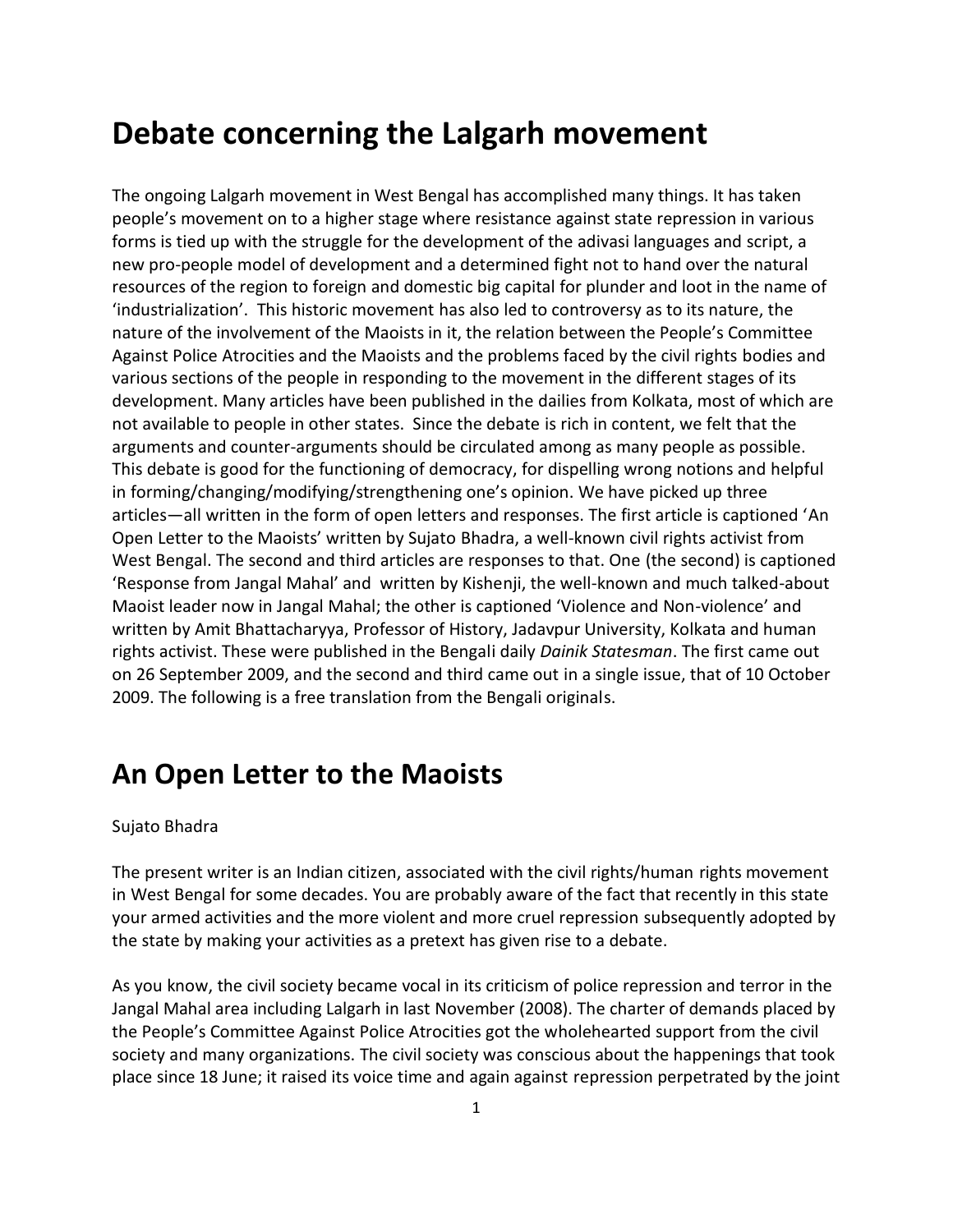forces, stuck to the demand for the withdrawal of joint forces and placed demand to the government for sitting in a dialogue with all the parties. We have strongly opposed the 'terrorist' tag being affixed to your organization (by the state). The dissident part of the civil society was also much vocal demanding the repeal of the UAPA. In a nutshell, the position of the civil society against state repression and terror is zero tolerance. Many of us are in no way subscribers to the 'Ticking bomb situation' model.

The basis of our protest is our adherence to democratic values, consciousness emanating from humanitarianism and morality. Such elements, we feel, should also become part and parcel of politics guided by class outlook. It is these thoughts that have made me feel that some of your activities suffer from lack of logical thinking. Some events even severely hurt out consciousness and gave us pain.

Your party was confronted with such questions earlier also. You have replied to the open letter from the 'Concerned citizens' of Andhra Pradesh, I have also gone through your reply to the questions raised (centring round Chhattisgarh) by some eminent persons (Ramchandra Guha and others). At that time you worked as an underground party. Recently, after the promulgation of the ban on you and the draconian black law, the situation, no doubt, has become more difficult for you. Now there is no legal avenue for us to know your views and to respond to them from our side. We appreciate the fact that you have to carry on in the face of such a suffocating atmosphere and state terror. While sharing your anguish, I bear doubts about some of your activities. I am placing those things, keeping in mind the difficult situation you are in. My request to you is to give these (critical observations) some consideration.

In one of your leaflets on 'Maoist violence', the following is stated: "…violence has a classorientation, it is never neutral…only armed struggle and people's war would develop and spread people's democratic struggles…our work in not violent, it is people's violence to get rid of violence, which is part of people's war" (dt.18-07-09).

I do not subscribe to this political view. I am not even opposing this standpoint from an alternative political outlook. I, on the contrary, would raise questions by keeping myself within your logical structure: one can talk about notion of violence and deal with it at the theoretical plane; problems crop up at the time implementation and the social impact that necessarily follows from it. It is related to the intense reaction that has been generated within the supporters of Lalgarh and other democratic movements.

Why only you, many philosophers throughout ages had clearly maintained that justice could be established through violence only(?). For example, Sartre has written: "Violence is acceptable because all great changes are based on violence" (*The Aftermath of War* p.35). He forgot to add that history itself had shown that a society created through violent means could not live for long. Whether anything good can be achieved through violence is also very much doubtful. The concept "End justifying the means" rejects the notion of justice and morality; and the result is that "the means outweigh the end".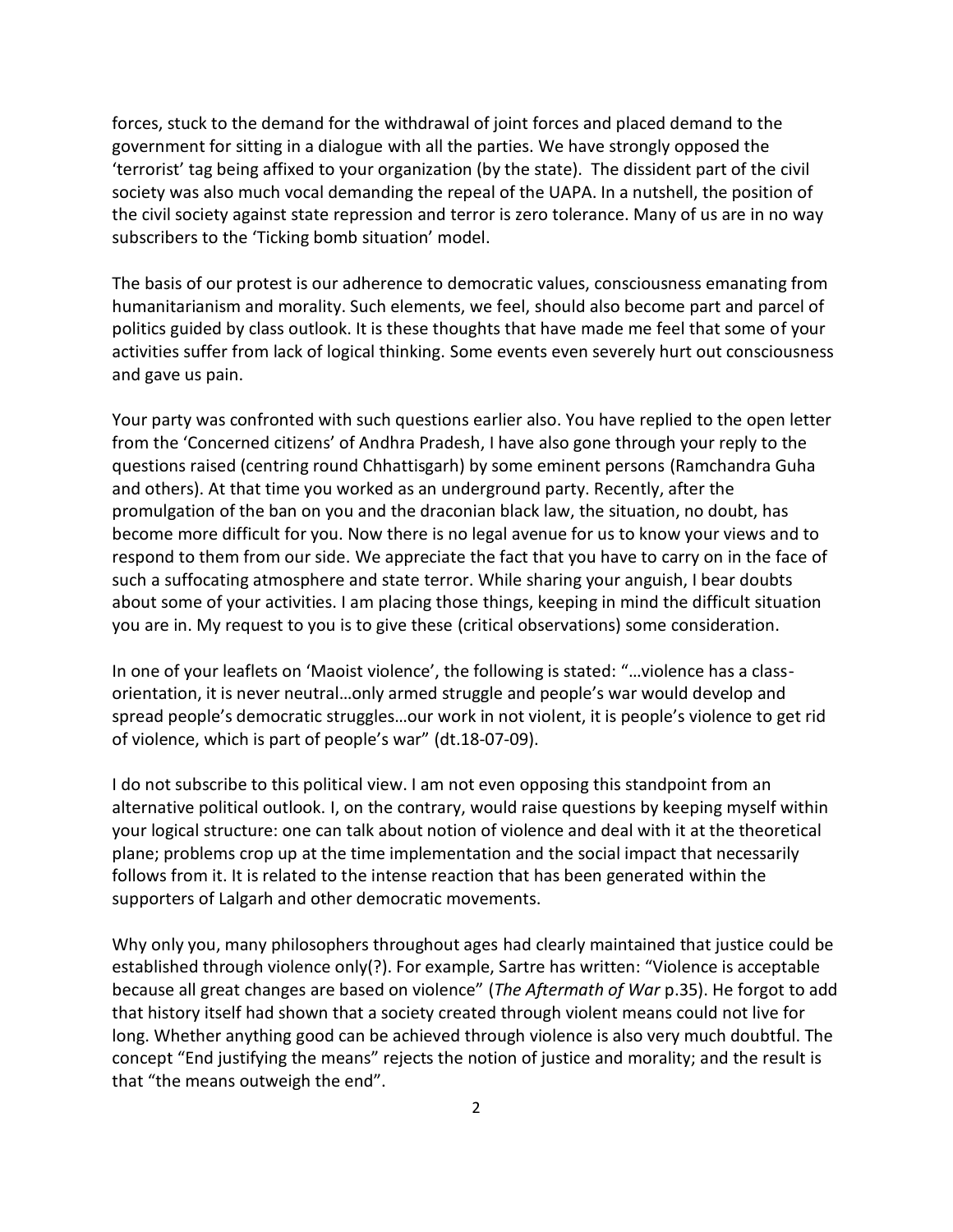You have declared in quite unequivocal terms that the heroic people of the area (Jangal Mahal) under the leadership of the CPI(Maoist) conducted trial in people's courts and meted out to those lumpens (hermads of the CPM) the punishment they deserved for being police informers (Press Release dt.16-08-09).

Our opposition is over the question of this capital punishment. Many people and civil rights bodies throughout the world including India mustered public opinion for the final abolition of capital punishment (legalized murder). As a result, the majority of the countries in the world (224 countries) have abolished death sentence. The reason is that as a form of punishment, this practice is barbarous and cruel. Over and above, it also does not act as a deterrent. Beheading does not allow the victim any chance to rectify oneself. Not only that, there could also be possibility of error in judgement. If it is found after carrying out the punishment that the condemned person was innocent, nobody can return his life. On the contrary, such violent punishment makes the society more inhuman and more violent. Long time back, Tom Paine remarked: "The people by nature are not violent, they only reproduce the cruel methods used by the state". We strongly oppose this cruel method/means adopted by the state. Side by side, we also hold that if notions such as 'eye for an eye' or 'life for a life' take root in the minds of the oppressed people in this unequal and deprived society, then there is the outburst of violent mentality from the side of the people; this is happening now. You represent the advanced elements striving for social transformation. What should be your role as the vanguard? Will you submit to that violent emotion, or will you uphold advanced democratic values and guide the people under your influence along that path?

What is the organizational structure of the 'people's courts'? Is it that the accusers themselves are judges and they themselves are the butchers? It is important to remember that in the judicial system set up by the state, there are certain recognized stages, judicial procedure, regular and separate judicial structure, a higher court of appeal and the right to clemency in the hands of the president. Despite all these, we demand abolition of the system of legalized killing. How can we thus and from what democratic, human rights or the values of just trial accept such trials in 'people's courts' and the meting out of punishment?

The armed forces in Jammu and Kashmir and the north-east think that all the people living there are 'suspect'; they raise big hoardings to declare 'Suspect all'. Are you not acting in the same way? In your judgement, each and every CPM supporter or individual is part of the hermad gang and engaged in spying for the police forces. Unless they surrender to the people, they would be given death sentence. Such a method could be the manifestation of your power; but it is devoid of sense of values. You have already meted out death sentence to many 'informers'; nobody knows how many more will have to meet the same fate before the rest of the lumpens would surrender to the people. This is because everything depends on what you think about it. You have stated: "To set those lumpens free would mean handing over the struggling and revolutionary masses to the joint forces' (Press Release dt.16-08-09). Let us state in the light of what the psychologist Christopher Bolas has said: "Every time the killer strikes, it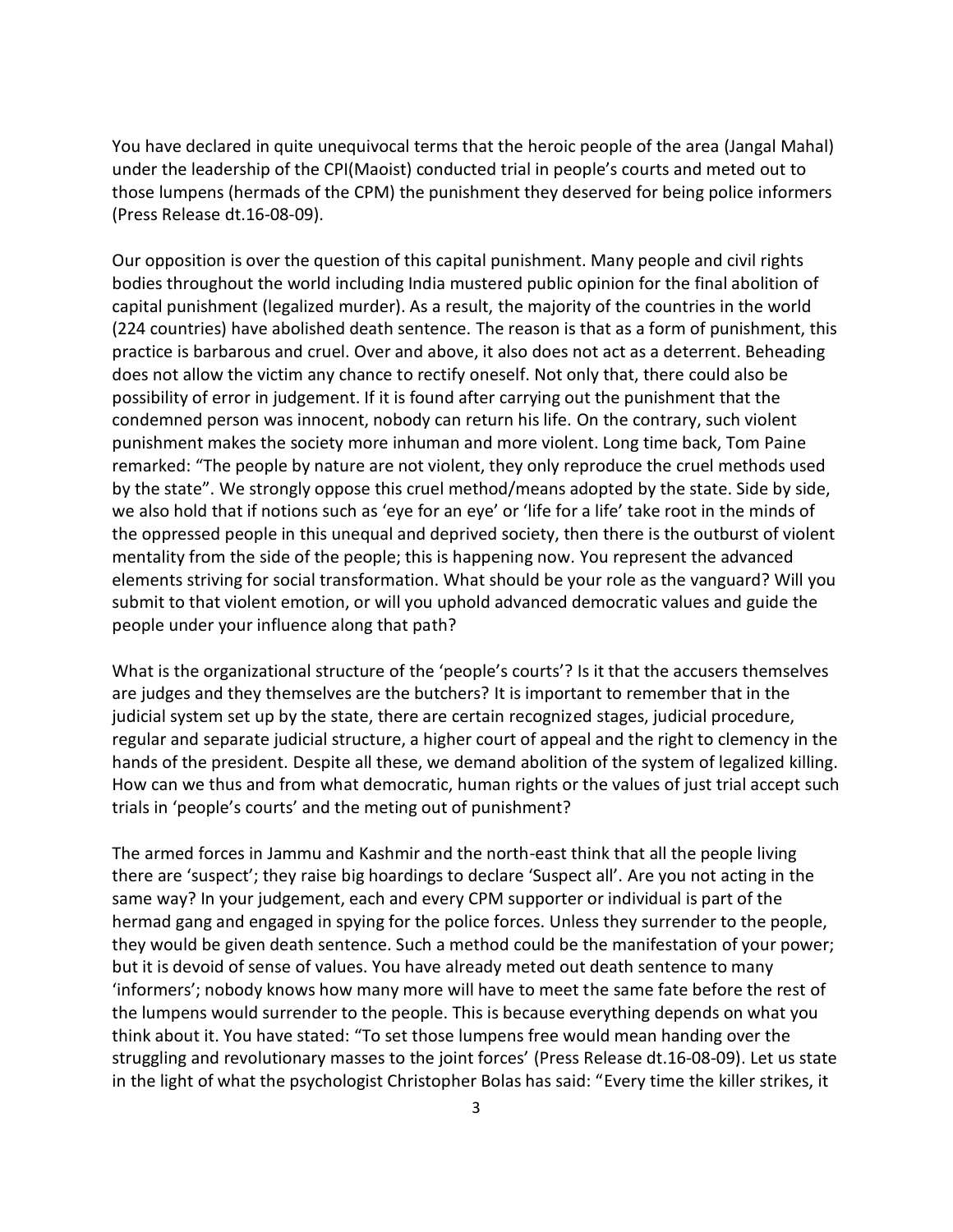is his own death that he avoids". It means that such attacks come from a sense of fear and apprehension. The question is: if you have a social base in the area, then it is possible to socially isolate the informers. On the other hand, if your political opponents carry on ideological struggle, and they are physically liquidated by branding them as such, then it will appear that some type of acute 'irrationality' pervades throughout your activities. In reality, Lalgarh has become a valley of death, and from there the message of death is travelling round. Is there no way to combat espionage other than liquidating them? Could not the people adopt the method of exposing those informers under your leadership? Marx had to close down his *Das Capital* write a whole book named *Herr Vogt* in order to expose espionage. And Mao was in favour of beheading only a few.

In that case, propaganda and exposure will, on the one hand, not exert any negative social reaction, and, on the other, the state will also not able to get any illegal but apparently social sanction to 'liquidate' you. If that is not done, then we will be faced with a terrible situation: unmoved, indifferent human mass. In a situation attended with violence, counter-violence, repression and counter-attack, it will not be possible to mobilize democratic people and raise the voice of protest. We belonging to the third force (those who are neither with the state nor with you ideologically) would find ourselves in a helpless situation. Had we been able, as an alternative, to unite and create a tide of democratic movement against the ruthless state repression in Lalgarh, then we would have found in our ranks that civil society which was imbued with democratic values and inspired by the teachings of Singur and Nandigram, and thus would have ensured the victory of the weak over the strong. In the initial period (November '08 to June '09), it was in fact achieved.

You have passed your judgement on some eminent persons and decided to mete out death sentence to them. As you stated, it was the demand of the people. There was an attempt on the life of the chief minister through the Salboni blast. It is true that the chief minister is accused of committing genocide. It is also true that after 14 March massacre in Nandigram, posters and placards were raised demanding 'Hang the chief minister". But all of us realized that such outbursts were the manifestation of immediate intense emotion. But if that is interpreted as the serious, logical demand of the people to kill him, then, I am forced to state, this is totally childish. To brand someone as 'authoritarian' and then to attempt to kill him, is equally ludicrous and manifestation of anarchist philosophy. Let us remember that Marxist philosophy was established in the world by negating anarchist philosophy. Whether there is any philosophical or theoretical recognition of such individual-centric attack from Marxism to Maoism is not known to me.

Mao Tse-tung's favourite military strategist Karl von Clausewitz wrote that like politics, war also has a specific aim; but that war at the same time negates that politics; the contending parties get busy parading their forces. War and annihilation bring destruction, but that not only to the enemy, but also inflict severe damage to your own side. And there is also no end to this war.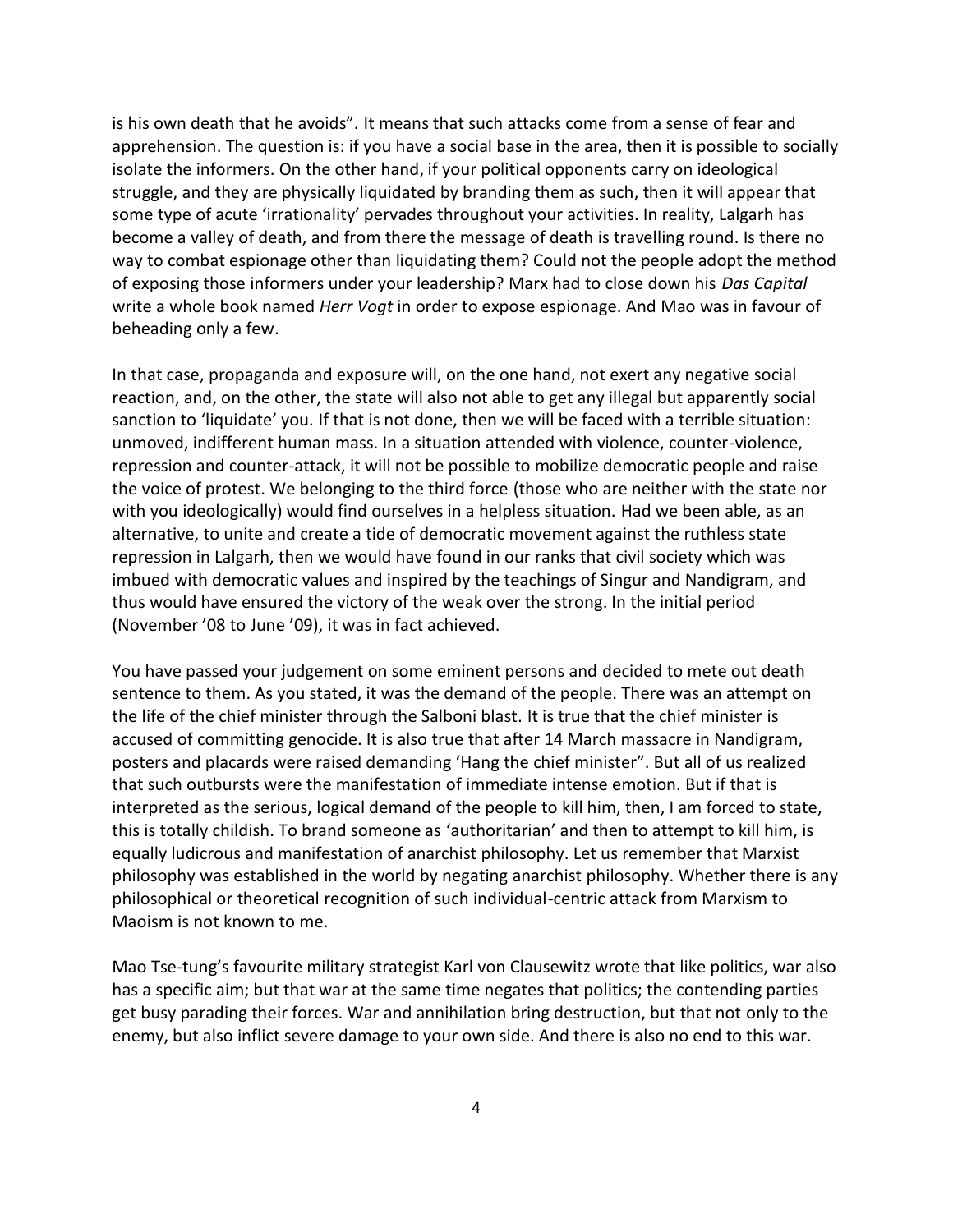Friends and foes act always by treating each as a 'unholy force'. The question is; while getting rid of the unholy, we ourselves are getting influenced by that force. We should not forget that great note of caution: 'Whoever fights monsters should see to it that in the process he does not become a monster. And when you look long into an abyss, the abyss also looks into you" (*Beyond good and Evil*). Counter-violence, counter-attack—these are the natural reactions of human beings. That does not require any special kind of philosophy. Philosophy, on the other hand, can control that reaction with logical thinking, can make human values and notions about morality indispensable elements in formulating policies. I feel that you suffer from serious limitations on this issue.

In the recent period, the police arrested two of your important members, but did not produce them in the court in time. Through your press release, you had quite rightly claimed that the police had violated law by not producing them in court within 24 hours and appealed to civil rights bodies for intervention. You have rightly thought about fake encounters. In the face of a public outcry, the police were forced to produce them in court. Before that, you have also made appeals to the intellectuals to come to Lalgarh to see with their own eyes the barbarity perpetrated by the joint forces in Lalgarh.

By doing so, you have admitted that if, even within this structure, the process of 'rule of law' is kept operative in the proper manner and if democratic voice is raised in its support, then it is possible to resist in some cases the illegal, anti-human rights activities and bad intentions of the state. Should it not be our task to strengthen all democratic forums of this type, so that it is possible to ensure the implementation of state-declared commitments to safeguard civil rights of the people? The more such space widens, the more will it be possible to prevent fake encounters, the killing of struggling people and to isolate and defeat the 'Culture of impunity'.

If instead of doing so, we kidnap someone, oppress him and after that kill him and throw his body in the streets, then we ourselves become oppressors like the state. You will have to accept responsibility for the trauma that the children undergo when murders take place before their very eyes. Such a brutal method of murder can never be accepted by the sensitive people. How can thus we be able to enable people to dream of a society based on human values in place of the ugly face of the state? How can that dream be fulfilled by following the same condemnable, mean method?

You have claimed that Jangal Mahal has posed the questions to the whole people: "Would you support the repression by the joint forces in Lalgarh, or would you support the resistance and protest movement of the heroic people under the leadership of the People's Committee Against Police Atrocities against the joint armed forces and the resistance forces including the hermads?' (Statement dt.16-08-09). You have made appeals to all to stand by the side of the Lalgarh movement.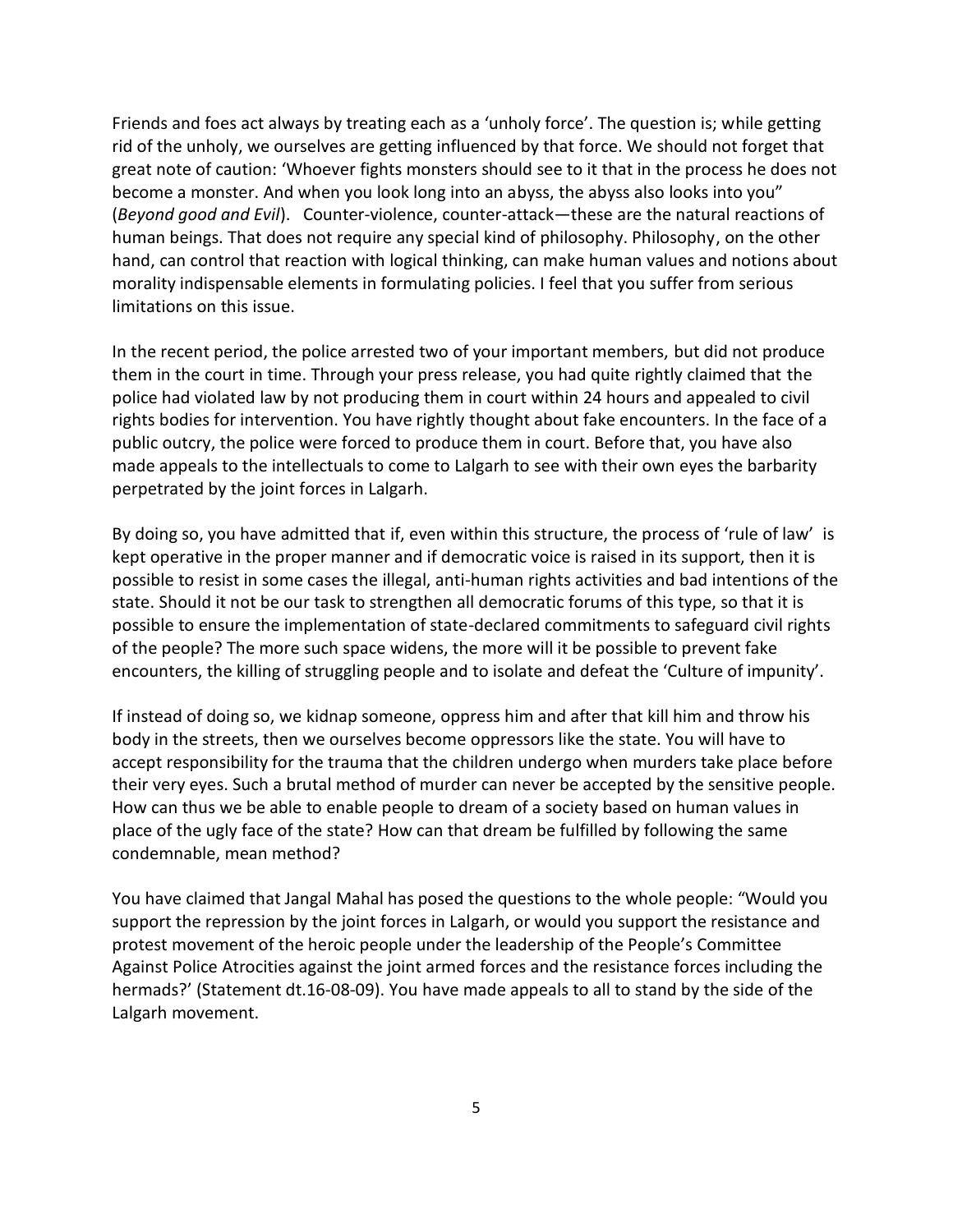Many of us have consistently been supporting the movement against police atrocities and the demands of the Lalgarh people unconditionally. That is not the question. Many of us also do not consider your extension of support to that movement to be unjust.

The problem has started with the transformation in the character of the movement. It relates to your practice of violence. Needless to say, you have been using the typical Marxist 'binary' model of seeing it as a contradiction between the two—either one is on this side or on that side or on the side of the enemy; none among you is prepared to accept the fact that there could also be third, fourth or fifth position and stand by the movement. Scholars have written so many things on this 'history of seeing'!

We are condemning the continuous state violence and the repression perpetrated by the main ruling party in this state. Along with it, we have also felt that that your declared presence has pushed into the background the focus of the direction of people's upsurge and movement under the leadership of the People's Committee. On the other hand, there are some negative elements inherent in the armed resistance under your leadership that stand in the way of getting mass support against state violence. Whether you realize it or not, we do not know. While standing in the  $21^{st}$  century—an era of human rights consciousness, in any resistance movement, particularly those with arms, certain universal unchallengeable notions, which we may call 'minimal absolutist view', should have to be recognized. Discarding those notions as 'bourgeois' at the time of formulation principles would only be suicidal.

### **Response from Jangal Mahal**

#### Kishenji

The human rights movement in Bengal started in the early 1970s after the setback of the Naxalbari movement. The next few decades were one of vacuum in the revolutionary movement; it was in that context that human rights movement developed.

The human rights movement played a glorious role for four decades, standing by the side of oppressed masses. In those days, Sujatobabu stood in the forefront of that struggle. Civil rights movement in those decades took some shape. That model was the model of standing by the side of the oppressed masses.

However, as there was a resurgence of revolutionary movements in Andhra Pradesh and erstwhile Bihar in the 1980s, civil rights movement, by degrees, was beset with a crisis. That was the time when the masses rose to shake off the image of 'oppressed masses' and asserted their identity as the 'resisting warrior masses'. Thus old model of civil rights movement could not fit in the new situation. The state started clamping down on human rights activists to keep the movement within specified limits. That gave rise to debate and contradiction within human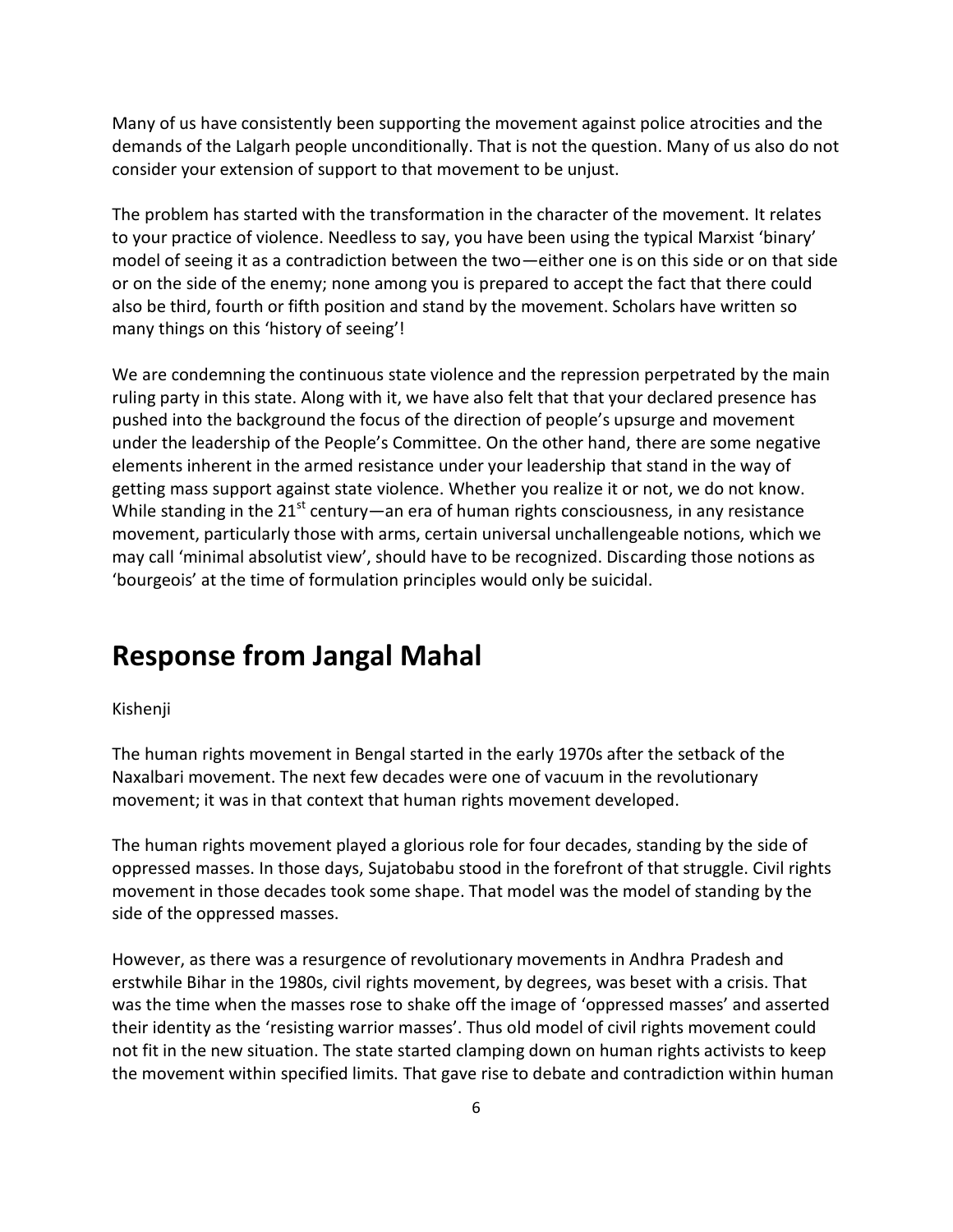rights movement. The glorious representative of human rights movement at that stage in Andhra Pradesh was Ramanathan R. Purushottam.

Human rights movement in Bengal still remained untouched by that crisis. This is because revolutionary movement in Bengal, as yet, had not regained its relevance in the political scenario.

Today the movement in Lalgarh-Jangal Mahal has raised a question before the human rights movement. Will the civil rights activists, who are accustomed to stand by the side of the 'oppressed masses', equally not be successful in standing by the side of the 'resisting warrior masses'? The movement in Lalgarh-Jangal Mahal has brought to the fore two main questions:

- 1) Should the people's movement, in the last analysis, be allowed to be exploited to make room for mainstream leaders/lady leaders? Or will the people be able to channelize it in a way that helps in the resurgence of the people themselves?
- 2) Should the people fighting against fascist rule be satisfied with saving their skin by holding the hands of leaders/lady leaders along the constitutional path? Or will the people protect themselves by destroying the fascist fortresses like that of Bastille?

Violence or non-violence? This had never been an 'issue' in Indian politics. What is called 'democratic politics'—the practice of violence in that mainstream constitutional politics far surpasses the practice of violence in revolutionary politics. Thus in the language of law, this is a 'non-issue'. It is to bury the two main issues raised by the Lalgarh movement that the state policy-makers' circle has put forward this 'non-issue'.

The right to self-defence is recognized even in bourgeois law. The right to kill the attacker for self-defence is recognized, though that right is used as pretexts to kill revolutionary masses and revolutionaries in the hands of the state. But when the oppressed masses turn into resisting warrior masses and come forward to exercise that right, the whole context changes.

What is meant by fascist rule? It is rule by a coterie of a handful of political leaders and bureaucrats. At the grassroots level, it takes the form of combined terror perpetrated by state forces and Gestapo forces of the party.

Let us keep in mind that fascism is a well-organized centralized system. Even if there is any loophole, then fascist system would penetrate through that loophole into the village and bring with it murder, rape and destruction of houses by fire. The right of self-defence of the masses demands that no shadow of the hermads exists in the villages, no loophole is allowed to be created through which they could penetrate any time. Today we are witness to the hair-raising serials associated with genocide, terror, rape and house-burning like Hitler's Gestapo forces in the wake of the emergence of 'salwa judum' in Chhattisgarh, 'Nagarik Suraksha Samiti' in Jharkhand and 'hermad forces', 'ghoskar bahini', 'Santras Protirodh Committee' in the Jangal Mahal area of Bengal. These are part of everyday life--the operation by the joint forces, the setting up 80 to 90 bunkers, big hermad camps, with modern weapons like LMGs under police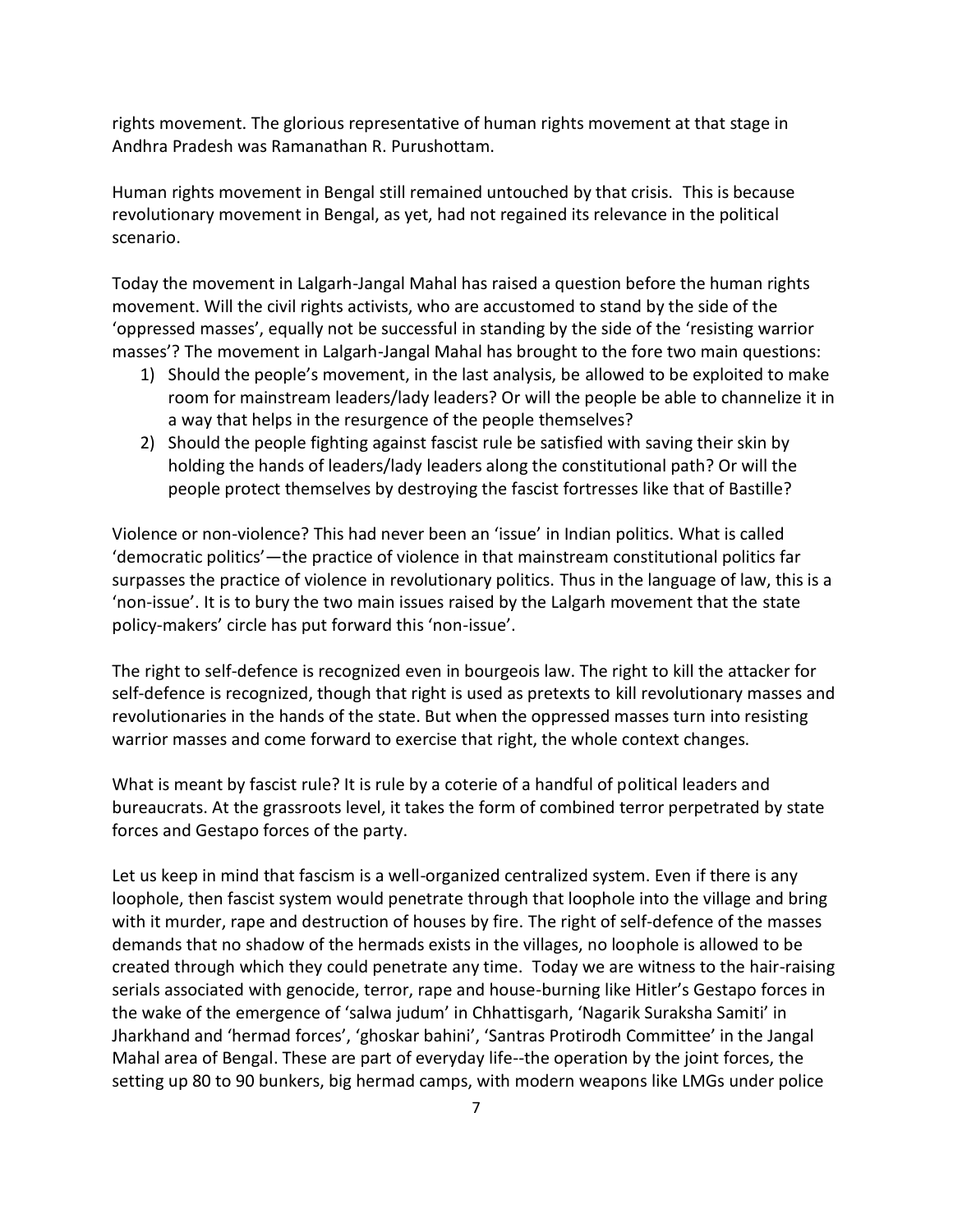protection around Keshpur and Gorbeta to recapture Jangal Mahal. All these are known thanks to the media. On the other hand, the state is moving with moneybags from one village to another to create an informer and covert network, the police forces are creating a terror by beating up people indiscriminately, all the schools have been converted into police camps and thereby a war situation is being created. In such a war situation, can the yardsticks of just principles remain the same? Can the yardstick be the same for a normal situation and a situation when fascism rules? Civil war and fascism bring changes in human lives. The notions and yardsticks about just principles also undergo changes temporarily.

In order to tire out informers, the people are adopting a number of methods. On the other side, the state is also trying everything in its power to whet their greed. Thus the number of informers being killed is also mounting. Had there been some proper system in Jangal Mahal today, the number of informers getting killed would have been far less. In different parts of Dandakaranya, informers are being detained in people's prisons.

As long as the joint forces did not enter the area, no need was felt to liquidate the spies in such a large number. After the intrusion of the joint forces, the situation has changed. Likewise, the notion of self-defence has also changed.

We are also opposed to death sentence. However, the notion of just principle in a normal situation is different from that in a war situation. In the war situation, freedom of thought, consciousness, initiative and innovation is much limited in scope.

Sujatobabu has observed: "Your pronounced and armed presence has pushed the focus of the speed and movement of people's upsurge led by the People's Committee to the background".

Sujatobabu! The state has snatched away your right to openly enter Jangal Mahal area with only one objective. That is to indulge in disinformation campaign. Had it been otherwise, you would have been able to see that everyday thousands of people have been taking part in processions, mass gatherings, gheraos and demonstrations in every nook and corner of Jangal Mahal. Despite repression by joint forces, the system initiated by the People's Committee is giving inspiration to the people. The creativity of the masses has increased even after the arrest of Chhatradhar Mahato. You would have seen how irresistible people's movement has become. The inherent strength of the people's movement, people's initiative, their intense consciousness have truly been instrumental in writing the epic of struggle. If you are willing, we are ready to arrange everything for your visit to Jangal Mahal and provide security. Come, see with your own eyes, put them in writing, change your outlook. And turn upside down the frontier of human rights movement.

When the decision to form central coordination to take steps for curbing the Maoist movement and to silence 100 top leaders is taken and when the retired DG of the BSF, Prakash Singh openly expresses his displeasure with such a move, it shows that the state has been waging war, and war has to be fought in some particular way. In order to counter the decision of the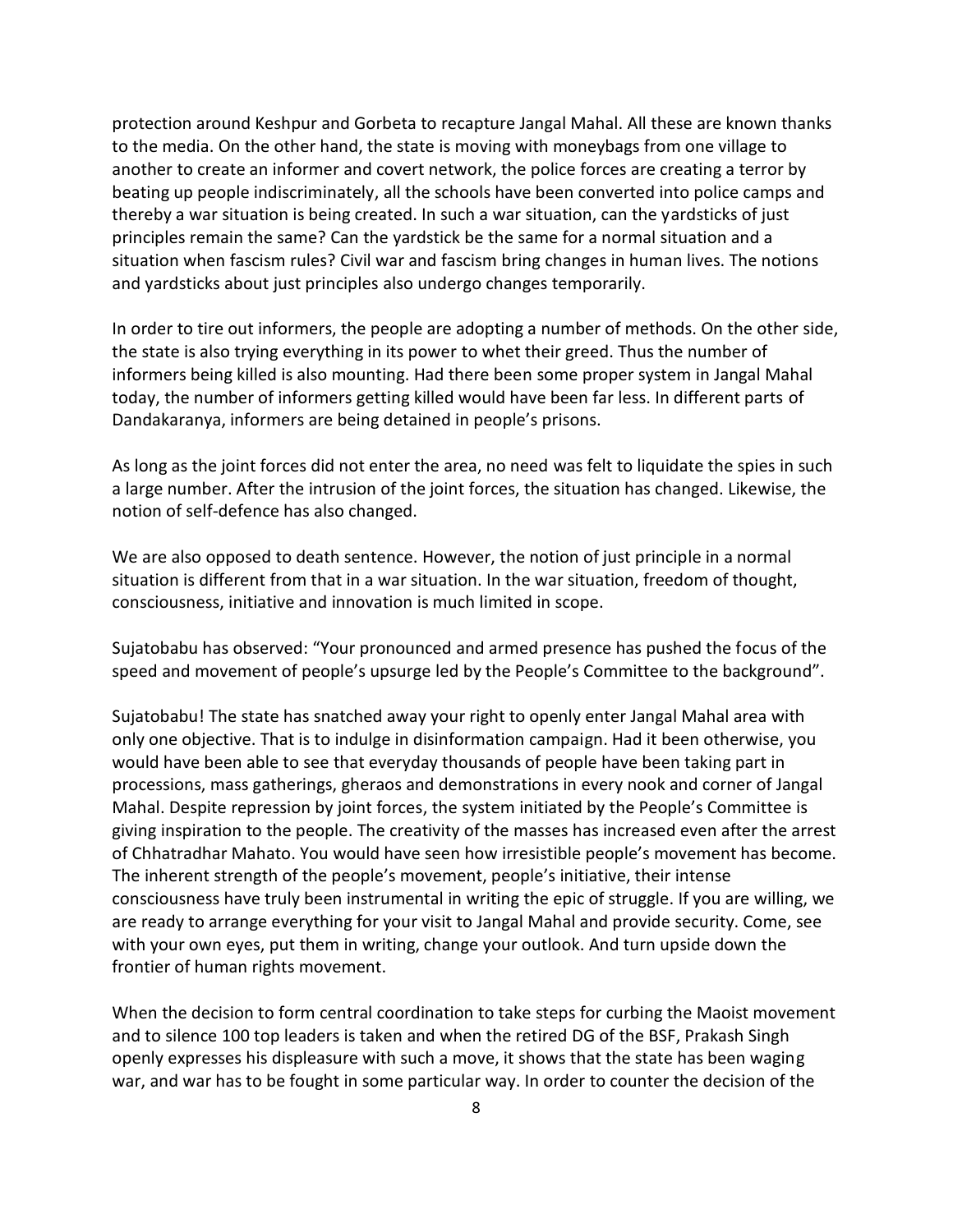state to silence top 100 revolutionary leaders (Prakash Singh himself has explained what it means in police parlance to make one 'silent'), the need to take military action against top leaders of the state arises.

Sujatobabu, has stated that no change achieved through violent means has ever been longlasting. We are not giving his remark much importance. We do not feel that he himself seriously believes in it. Most of the epochal changes in history could not be accomplished without violence. It was through violence that the ruling dynasties of the medieval age came to an end. Let me conclude by citing one example—that of slave Dred Scott against American slavery, the defeat in which made the civil war inevitable. It is the lust for power and property that made violence inevitable in all ages.

## **Violence and Non-violence**

#### Amit Bhattacharyya

In the letter of 26 September (2009), captioned "An Open Letter to the Maoists" written by Sujato Bhadra, human rights activist, the author has completely messed up the cause and effect of the Lalgarh movement. In Lalgarh or Jangal Mahal, state repression was not the outcome of the 'armed activities' of the Maoists; rather, it was state repression, deprivation and sense of humiliation and years of pain and exploitation that has forced the people to support the 'jungle party', to become Maoists and to adopt 'armed activities' as the means of resistance and the realization of demands. What is actually implied in the author's statement is that since armed resistance or counter attack would invite more severe state repression, it is better not to get armed at all.

The author then referred to the application of violence and the meting out of death penalty through trial in people's courts. Here he has harped on several issues.

What transpires from his statement—and that I also the view of many others—is that 'democratic' struggle should be peaceful, and, if takes a 'violent' turn or gets 'armed', then it would lose its 'democratic' character and become an undemocratic one. The question is: is it a fact that only peaceful movements are 'democratic'? And if it is 'armed' and 'violent', then it becomes 'undemocratic'? What do History and practical experience tell us? Generally every person (barring the ruling clique and their faithful servants) wants peace, wants to have food and clothing and live in dignity; nobody wants violence or bloodshed. It is the repressive state that forces them to take up arms.

One of the main features of the Lalgarh movement is armed resistance (with firearms and traditional weapons) in the face of violent attacks launched by the state. There the state is waging a war against the people and the people in their turn are keeping up resistance to the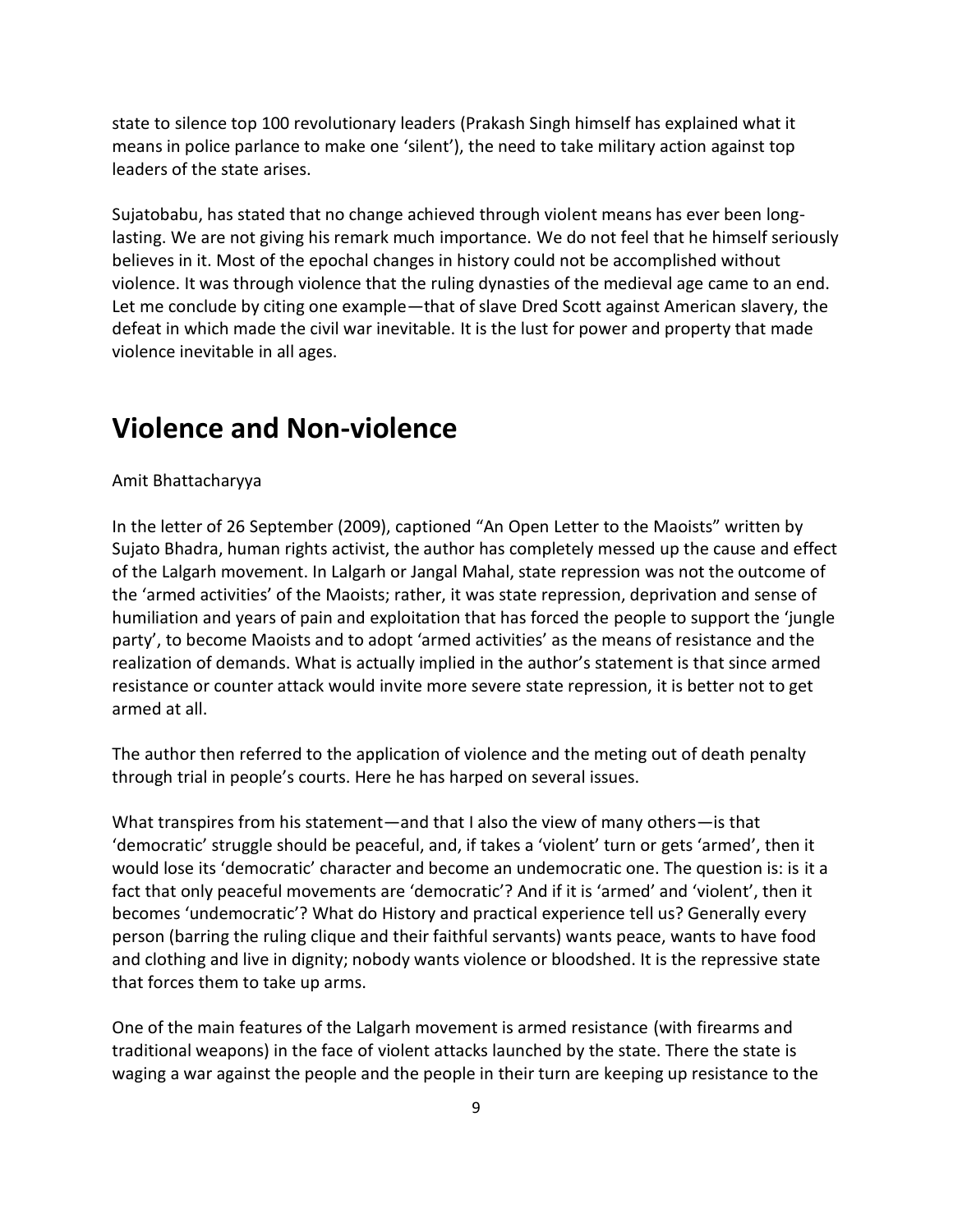best of their ability. Some CPM cadres and hermads have been killed. The Maoists declared that all of them were police 'informers'; that they were warned before, but did not listen, so they were given death sentence in people's courts. Whether they were police 'informers' is not known to the present writer. However, what is quite clear is that during the last 32 years, the gap between the ruling CPM and the police administration has vanished into thin air. Two years back, when female members of the Nari Mukti Sangha had been sticking posters in the Bagha Jatin railway station, they were encircled by CITU/CPM cadres, taken to the party office and then handed over to the police. During the same period, the members of the women's wing of the CPM and some cadres tried to hand over five members of the Matangini Mahila Samiti residing in Jadavpur, Kolkata to the police. These mean attempts prove that the CPM cadres were playing the role of police informers.

The author is against death sentence. I believe, why only he, many people are generally against death sentence. His question is: as 224 countries have abolished death sentence, why should the Maoists still keep it as a form punishment? Here the author has committed a major error. This question is reasonable to countries and established governments; but how can it be applicable to those who do neither have any country nor an established government? The present writer is in total agreement with Sujato on one point: there should be thorough investigation before making any move; the loss of lives on the part of and damage to innocent people is totally undesirable.

In the opinion of the author, 'a society formed through violent means is short-lasting'. My question to him is: Where at all has fundamental social transformation taken place and that too became long-lasting? Granted that in countries like Russia and China, where society was changed through violent means, there was change in colour. However, was the application of violent means responsible for those societies being short-lasting? Or was it due to the inherent contradictions in the new societies? History teaches us that fundamental social transformation did never take place without war and armed uprisings.

The author has raised the question of the social impact of violence. Why should he speak here only of some urban intellectuals who are detached from the struggle? What about the impact on the people of Jangal Mahal, those adivasi students who have been daily subjected to state violence? Would he not also talk about the resistance struggle by the people, of those people of the area who, like the people of Nandigram, have been spending sleepless nights and standing up to the challenge of the hermads and the joint forces?

The problem with the human rights activists is that they never challenge the existence of the state; on the contrary, they accept its legitimacy and demand that it should 'put into practice its declared commitment'. Influenced by post-modernist thinking, they see only the tree, but fail to see the forest; to them, the Lalgarh movement is just a conflict between state repression and counter-violence perpetrated by the 'armed opposition group'. But the lalgarh movement is at the same time a struggle against the plunder of the country's natural resources by foreign capital and domestic comprador capital, a struggle for attaining pro-people development